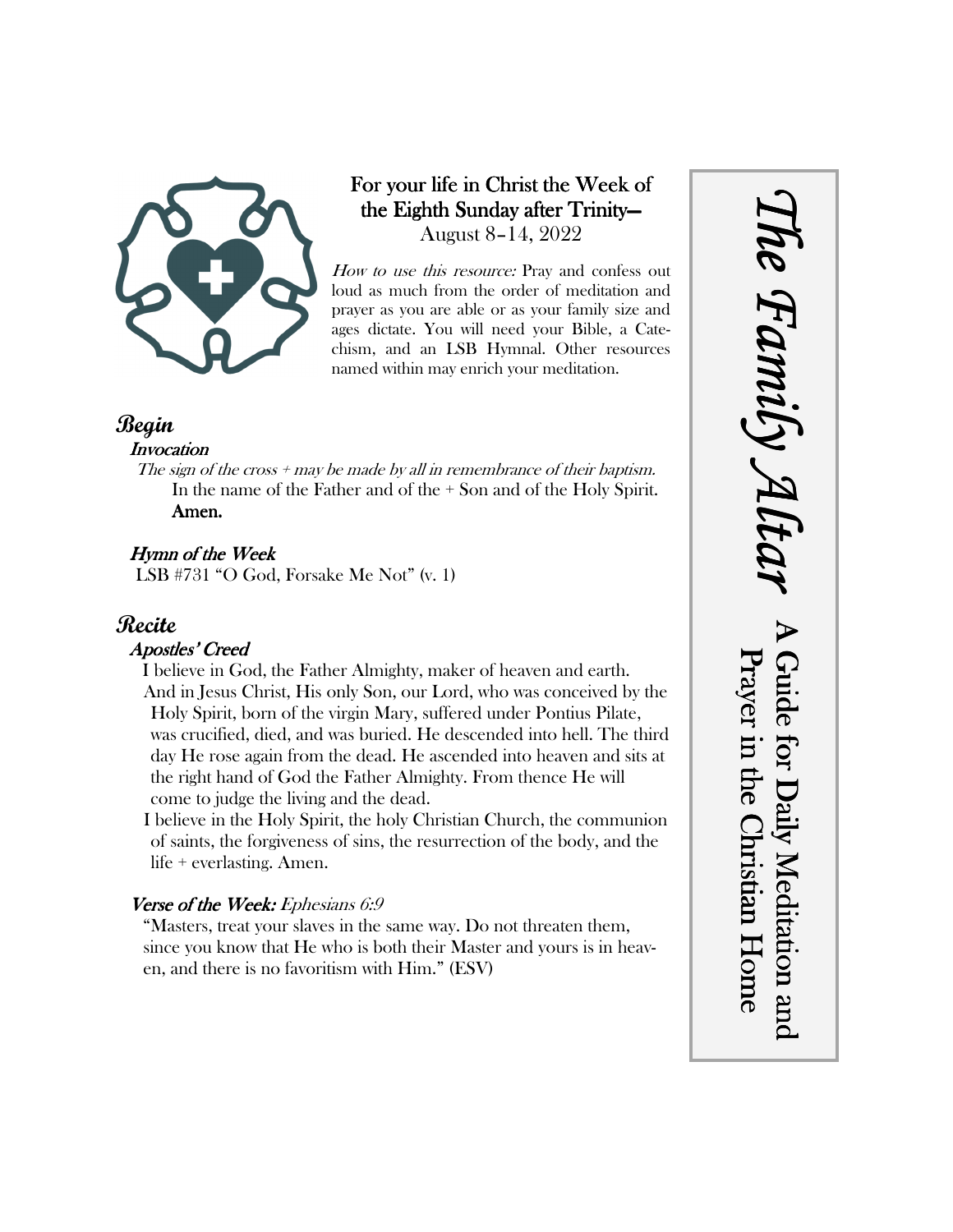# **Meditate**

|                | Mon. | Tues.  | Wed.    | Thurs. | Fri. | Sat. | Sun. |
|----------------|------|--------|---------|--------|------|------|------|
| <b>Morning</b> | 92   | 95, 96 | 98, 100 | 101    | 103  | 105  | 107  |
| Evening        | 94   | 97     | 99      | 102    | 104  | 106  | 108  |

Psalm: 60-Day Psalm Schedule

### Daily Bible Stories

| Day             | <b>Week 49: New Testament Stories</b>                               |  |  |  |
|-----------------|---------------------------------------------------------------------|--|--|--|
| Monday          | The Parable of the Minas - Luke 19:11-28                            |  |  |  |
| Tuesday         | The Parable of the Wicked Vinedressers - Luke 20:1-19               |  |  |  |
| Wednesday       | Render to Caesar the Things That Are Caesar's - Luke 20:20-26       |  |  |  |
| <b>Thursday</b> | The Sadducees Question Jesus About the Resurrection – Luke 20:27–44 |  |  |  |
| Friday          | The Widow's Two Mites - Luke $20:45-21:4$                           |  |  |  |
| Saturday        | Look Ahead to Sunday's Readings (see last page)                     |  |  |  |
| Sunday          | <b>Attend Divine Service</b>                                        |  |  |  |

## Daily Lectionary Readings

| August 8  | 1 Sam $24:1-22$ , 1 Cor $1:26-2:16$             |
|-----------|-------------------------------------------------|
|           | (Ps 142)                                        |
| August 9  | 1 Sam $25:1-22$ , 1 Cor $3:1-23$                |
| August 10 | 1 Sam 25:23-44, 1 Cor 4:1-21                    |
| August 11 | 1 Sam $26:1-25$ , 1 Cor 5:1-13                  |
|           | 1 Sam 27:1-28:2                                 |
| August 12 | 1 Sam $28:3-25$ , 1 Cor 6:1-20                  |
|           | 1 Sam 29:1-30:30                                |
| August 13 | 1 Sam 31:1-13, 1 Cor 7:1-24                     |
| August 14 | $2 \text{ Sam } 1:1-27, 1 \text{ Cor } 7:25-40$ |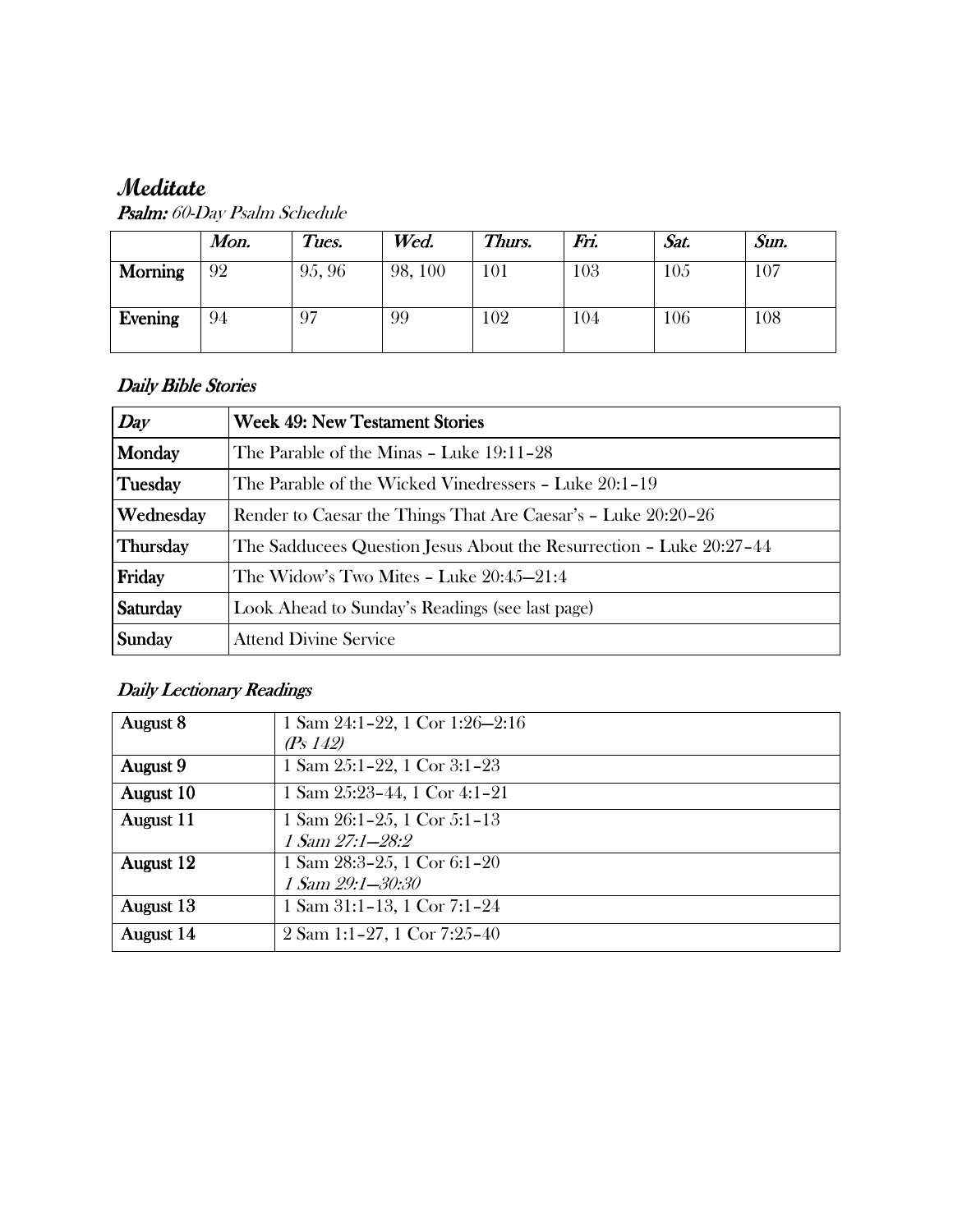## **Study**

#### The Catechism

Participants may choose to study the catechism at their own pace or follow along with the selected portion of the catechism for the week.

Table of Duties: To Workers of all Kinds and To Employers and Supervisors

#### Catechism In Depth

1991 Catechism: Pages #38–39 2017 Catechism: Page #37



## **Pray**

#### Kyrie

Lord, have mercy. Christ, have mercy. Lord, have mercy.

#### Lord's Prayer

#### Collect for the Week:

Grant to us, Lord, the Spirit to think and do always such things as are right, that we, who cannot do anything that is good without You, may be enabled by You to live according to Your will; through Jesus Christ, Your Son, our Lord, who lives and reigns with You and the Holy Spirit, one God, now and forever. Amen.

#### Daily Themes for Prayer

 Monday: Monday: Pray for faith to live in the promises of Holy Baptism; for one's calling and daily work; for the unemployed; for the salvation and well-being of our neighbors; for schools, colleges, and seminaries; for good government and for peace. Tuesday: Pray for deliverance against temptation and evil; for the addicted and despairing, the tortured and oppressed; for those struggling with besetting sins. Wednesday: Pray for marriage and family, that husbands and wives, parents and children live in ordered harmony according to the Word of God; for parents who must raise children alone; for our communities and neighborhoods. **Thursday:** Pray for the Church and her pastors; for teachers, deacons, deaconesses, and other church workers; for missionaries and for all who serve the Church; for fruitful and salutary use of the blessed sacrament of Christ's body and blood. **Friday:** Pray for the preaching of the holy cross of our Lord Jesus Christ and for the spread of His knowledge throughout the whole world; for the persecuted and oppressed; for the sick and dying. **Saturday:** Pray for faithfulness to the end; for the renewal of those who are withering in the faith or have fallen away; for receptive hearts and minds to God's Word on the Lord's Day; for pastors and people as they prepare to administer and receive Christ's holy gifts. **Sunday:** Pray for the joy of the resurrection among us; for the fruit of faith nourished by the Word and Sacraments.

Morning or Evening Prayer from the Catechism